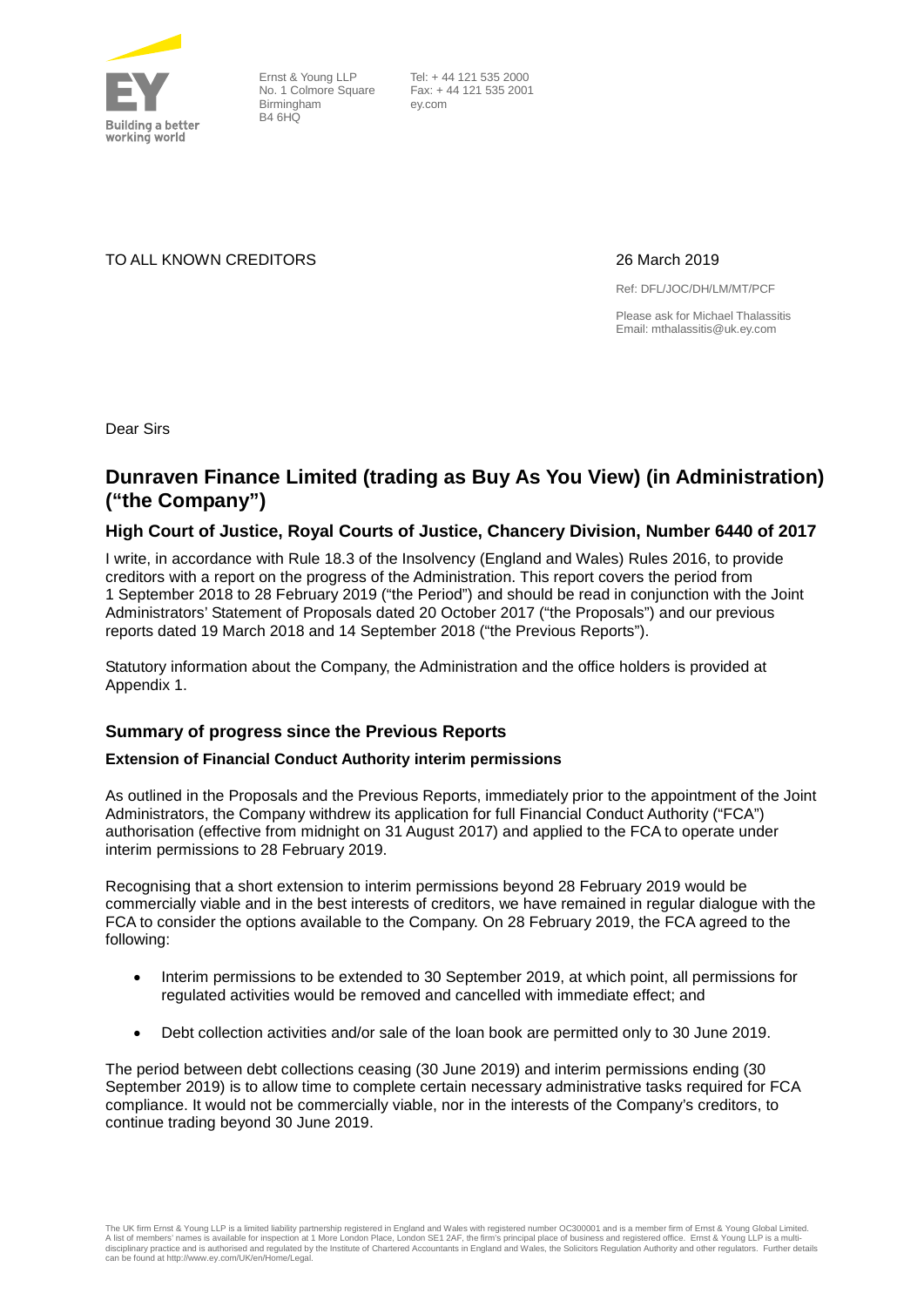

As a result, the Company will cease collection activities on, or before, 30 June 2019. Further information with regards to the collection activities can be found in the Asset Realisations –section below.

#### **Trading**

The Company's trading activities have continued throughout the Period. However, operational activity levels have continued to reduce in accordance with a reducing loan book and customer numbers.

During the Period, a large proportion of our time has been incurred in continuing to monitor the performance of the Company and identifying options to both reduce the cost base and protect the loan book. Our efforts have also been focused on assessing the viability of trading beyond February 2019, and specifically on ensuring that ongoing month-to-month operational performance remains as expected and that continuing to trade the business remains commercially viable.

Accordingly, projects and activities undertaken by us and the Company to address these matters include, but are not limited to, the following:

- **Remote payment conversion** The Company continues to attempt to convert remaining cash customers to remote payment methods, primarily direct debit ("DD") and PayPoint, so that payments are regularised and easy to monitor and customers can be contacted remotely instead of undertaking face-to-face visits.
- **Remote contact strategy ("RCS")** The RCS implemented previously, focusing on remotely contacting largely up-to-date customers via a series of planned texts/calls, continues to operate successfully and generate savings in operating costs.
- **Regional post-code closures** In line with lower headcount and a geographically dispersed customer base as customers continue to settle, the Company has begun targeting exits of specific remote, regional postcodes via a combination of conversion to non-cash payment methods and operating model changes (discussed below).
- **Cash collection operating model changes** Cash continues to be collected on a weekly basis, but field customer account managers are now provided with forward-looking allocations of customers to collect from on a monthly basis. This change has allowed for collections to be targeted more efficiently and flexibly, alleviating some of the issues of a geographically dispersed customer base discussed above. This change has improved overall cash collection rates.
- **External collection agencies** The Company has engaged with an external agency to outsource the collection of some written off accounts. A small number of written off accounts were trialled, and whilst this has resulted in some returns, it is unlikely that the Company will seek to pursue any further collections via this channel, in addition to those already being pursued.
- **Property exits and relocations** The Company relocated to a smaller head office premises in Bridgend in November/December 2018. There were no notable operational disruptions as a result of this relocation. The move has enabled significant savings in ongoing property costs.

The Company continues to hold stock in a small secured storage unit in Bridgend, albeit the footprint has reduced after one unit was exited in September 2018. In addition, the Company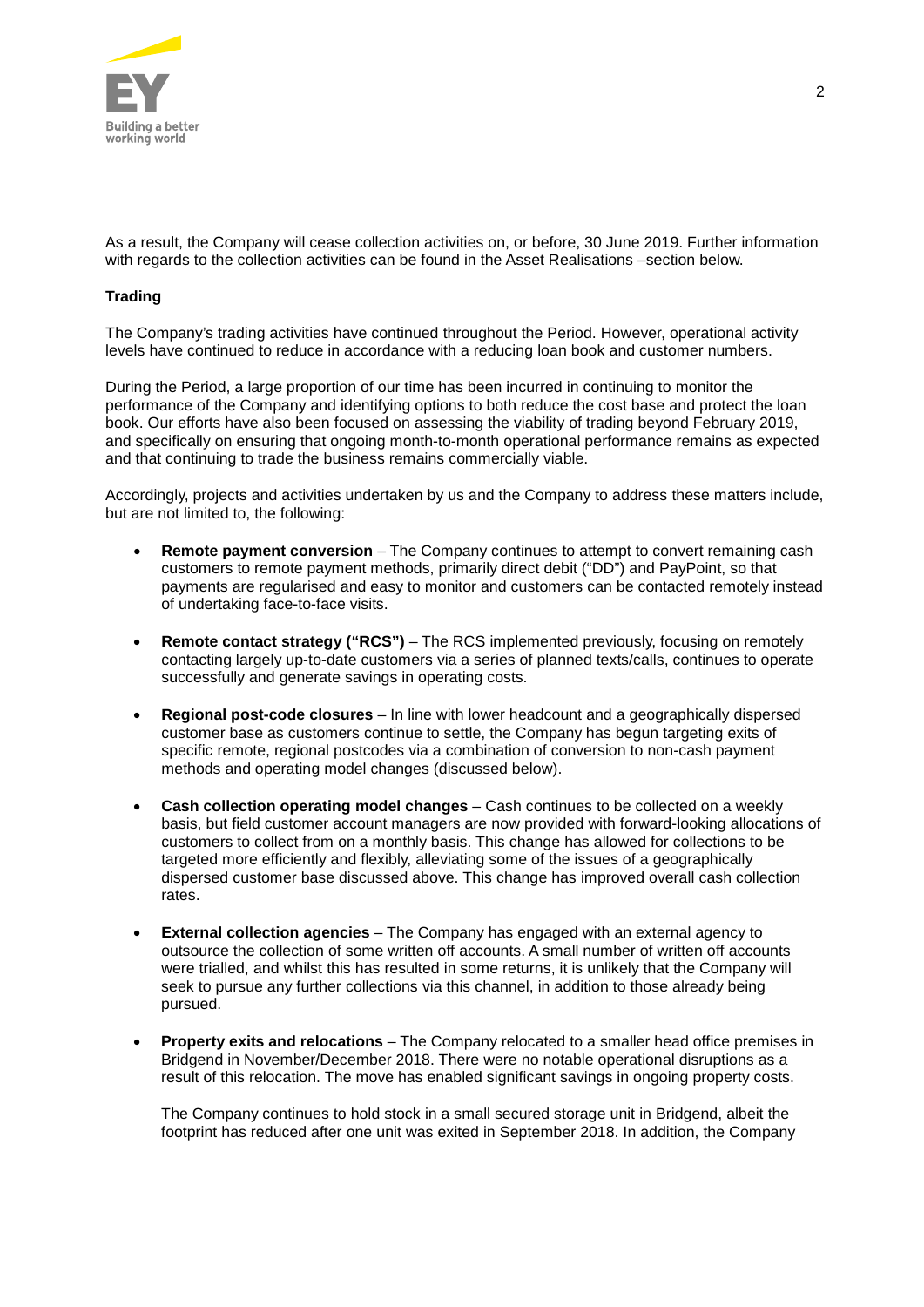

continues to operate four small storage units in the regions, with the only regional exit occurring in Scotland in February 2019.

• **Redundancies** – As the loan book continues to run-off and activity levels reduce, a further 29 employees have been made redundant during the Period. We are continuously monitoring operational requirements as the loan book and customer numbers reduce further.

#### **Sale of business and assets**

In response to a small number of parties expressing an interest in acquiring the entire business and/or assets of the Company during October/November 2018, we initiated a targeted sale process to determine whether a potential sale would deliver a better outcome for the Company's creditors.

On 21 November 2018, we invited three parties to submit a formal offer for the business and/or assets of the Company. As part of this process, supporting information was provided to each party, with regular dialogue maintained to facilitate formalising an offer.

On 30 November 2018, all three parties submitted formal offers. The terms of all three offers were different, with varying levels of conditionality attached to the offers.

Based on the three formal offers received, we concluded that a sale of the business and/or assets would not generate a better financial return to the Company's creditors, compared to the operational performance forecasted to be generated under a run-off scenario (assuming no sale would occur at the end of the run-off period).

Furthermore, other considerations of executing a sale included potential business disruption, commercial risks (some parties were not FCA regulated, for example) and increased administrator and legal costs. Whilst these issues could potentially have been overcome, they significantly increased the risk of a transaction failing and/or price adjustments materialising, both of which would worsen the overall outcome for creditors.

In this regard, discussions with interested parties were not pursued further. It remains unlikely that a sale of the remaining business and/or assets will be achieved, particularly as the Company's main asset (the loan book) is restricted from being sold beyond 30 June 2019 as part of the agreed conditions associated with extending FCA interim permissions to 30 September 2019.

#### **Asset realisations**

#### *Loan book*

The Company's primary asset is its customer loan book. Loan book collections during the Period equalled £2.78m (refer to Appendix 2), representing a total of £19.49m collected since the Company entered Administration. Loan book collections recorded in Appendix 2 are the aggregate of capital, interest, and premiums from All Sorted and the Equipment Protection Scheme ("EPS") (the Company's warranty and insurance schemes respectively).

#### *VAT reclaims*

During the Period, the Company has received £0.42m from HM Revenue and Customers ("HMRC") in respect of VAT reclaims.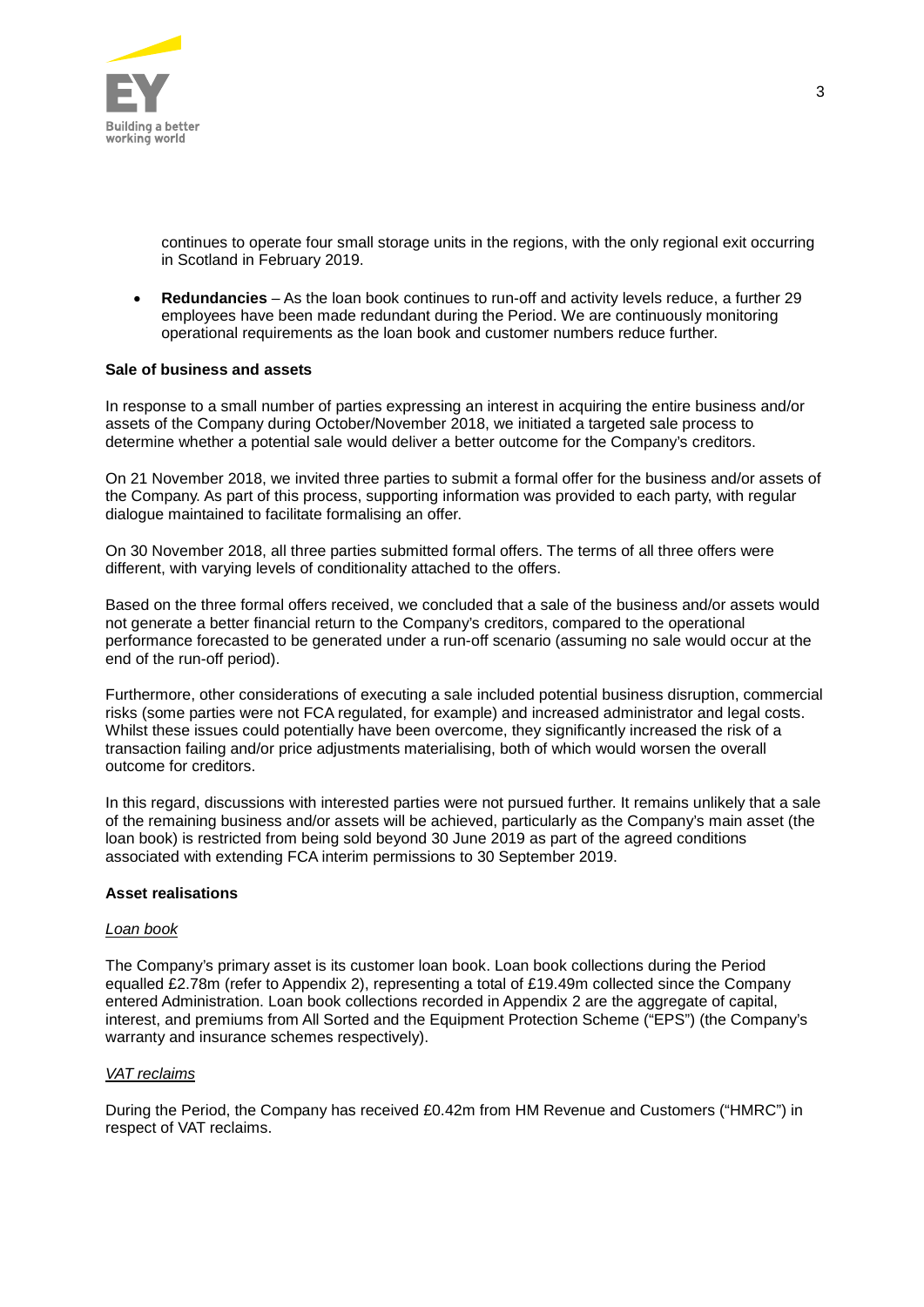

## *Stock*

In line with collections ceasing on or before 30 June 2019, the Company will seek to realise all potential value from any remaining stock held before this date. In line with customer numbers reducing and therefore a decreasing necessity to hold stock for ongoing servicing of existing customer agreements, a further £34k has been realised during the Period.

Total stock realisations during the Administration are £135k, representing a c. £47k surplus in comparison to the estimated realisable value per the Director's statement of affairs ("SoA"). We note that total stock realisations during the Administration include items which were estimated to have £nil realisable value in the SoA.

We are working to realise any remaining value in the stock still held by the Company and will provide a further update in our next progress report.

#### *Other assets*

The Company held certain other balance sheet assets at the date of appointment which the SoA estimated to have a realisable value:

- Supplier bonds The Company received £14,488 during the Period, which related to a debt of £30,000 due from a supplier, as discussed in the Previous Reports. The amount received was the net amount due from the supplier, once pre-appointment amounts owed to the supplier by the Company were offset. There are no further supplier bonds remaining.
- IT systems and software licenses It is unlikely that we will be able to realise these, due to the age and nature of the assets.

## **Other matters**

#### **Extension of Administration**

In July 2018, the secured creditors of the Company approved the Joint Administrators' request to extend the Administration to 31 August 2019 to allow the Joint Administrators to continue to administer the estate and achieve the purpose of the Administration.

## **HMRC**

*VAT*

Under the new VAT registration referred to in the Previous Reports, the Company have submitted nine VAT returns, with submitted VAT reclaims totalling £1.57m as at 28 February 2019. During the Period, £0.42m of this has been received.

We still expect the Company to be in a net VAT receivable position whilst trading continues.

We have also been in dialogue with HMRC over the possibility of a bad debt relief claim at the point collections cease and the remaining loan book is written off in full, as agreed with the FCA as part of the conditions of extending interim permissions. We will provide an update in this regard in our next report.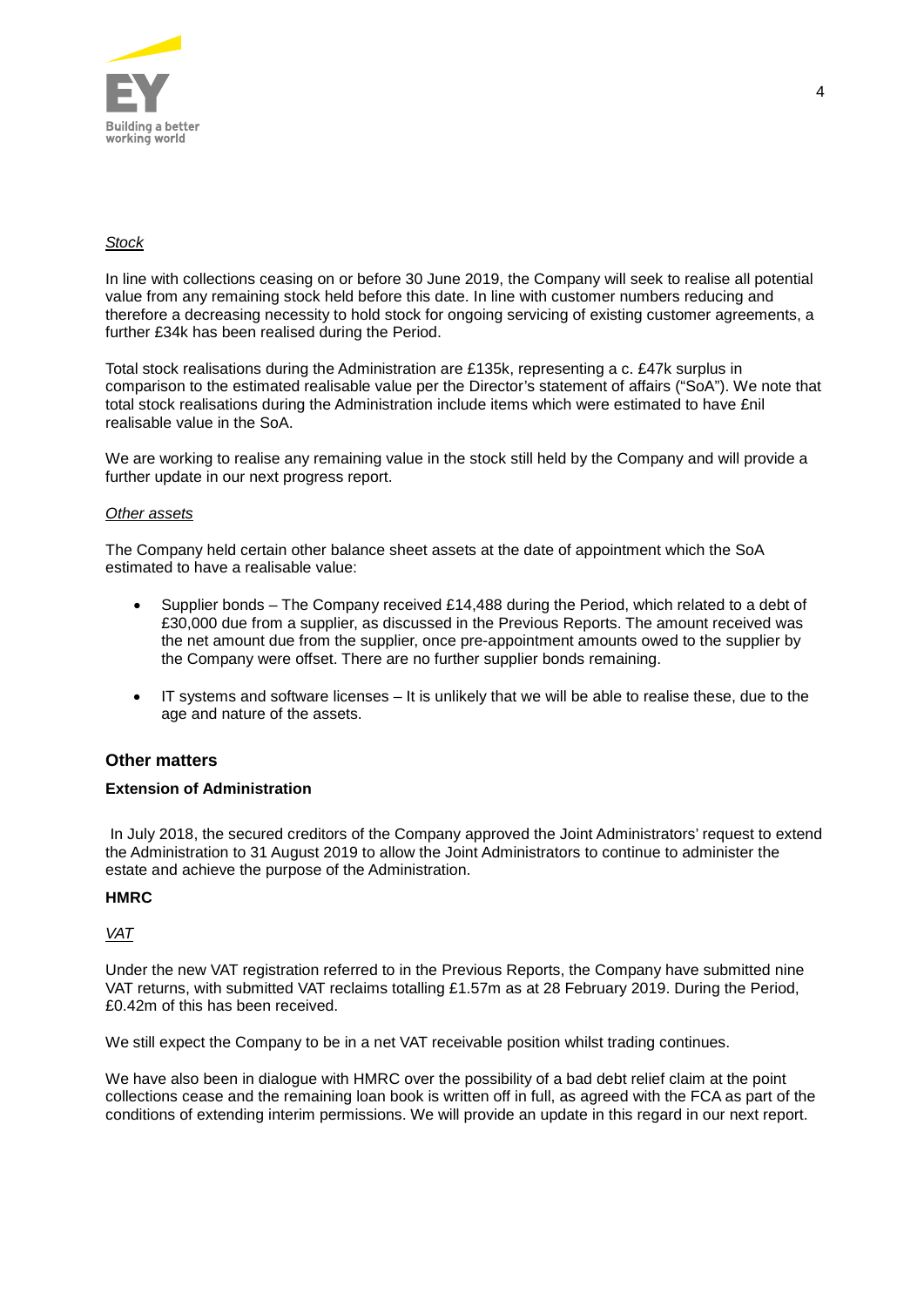

#### *Corporation tax*

The Company's corporation tax return for the period 31 August 2017 to 30 August 2018 has not yet been submitted. We expect no corporation tax to be due for this period.

## *PAYE and national insurance ("NI")*

All PAYE and NI related returns have been filed and paid in accordance with HMRC requirements.

#### **Employee matters**

#### *Current headcount*

As at 28 February 2019, the Company had 30 employees. Summarised below is the movement in employee numbers during both the Period and the Administration to date:

|                                                                        | Employee<br>movement<br>- 31 August 2018 | Employee<br>movement<br>31 August 2017 1 September 2018 -<br>28 February 2019 | Total employee<br>movement during<br>Administration |
|------------------------------------------------------------------------|------------------------------------------|-------------------------------------------------------------------------------|-----------------------------------------------------|
| Opening total employees                                                | 267                                      | 60                                                                            | 267                                                 |
| Leavers<br>Redundancies<br>Resignations / end of contract<br>Dismissal | (139)<br>(63)<br>(6)                     | (29)<br>(1)<br>$\theta$                                                       | (168)<br>(64)<br>(6)                                |
| Additions<br>New joiner                                                | 1                                        | (0)                                                                           | 1                                                   |
| Closing total employees                                                | 60                                       | 30                                                                            | 30                                                  |

The employees continue to work closely with us and have remained committed to helping achieve the objectives of the Administration.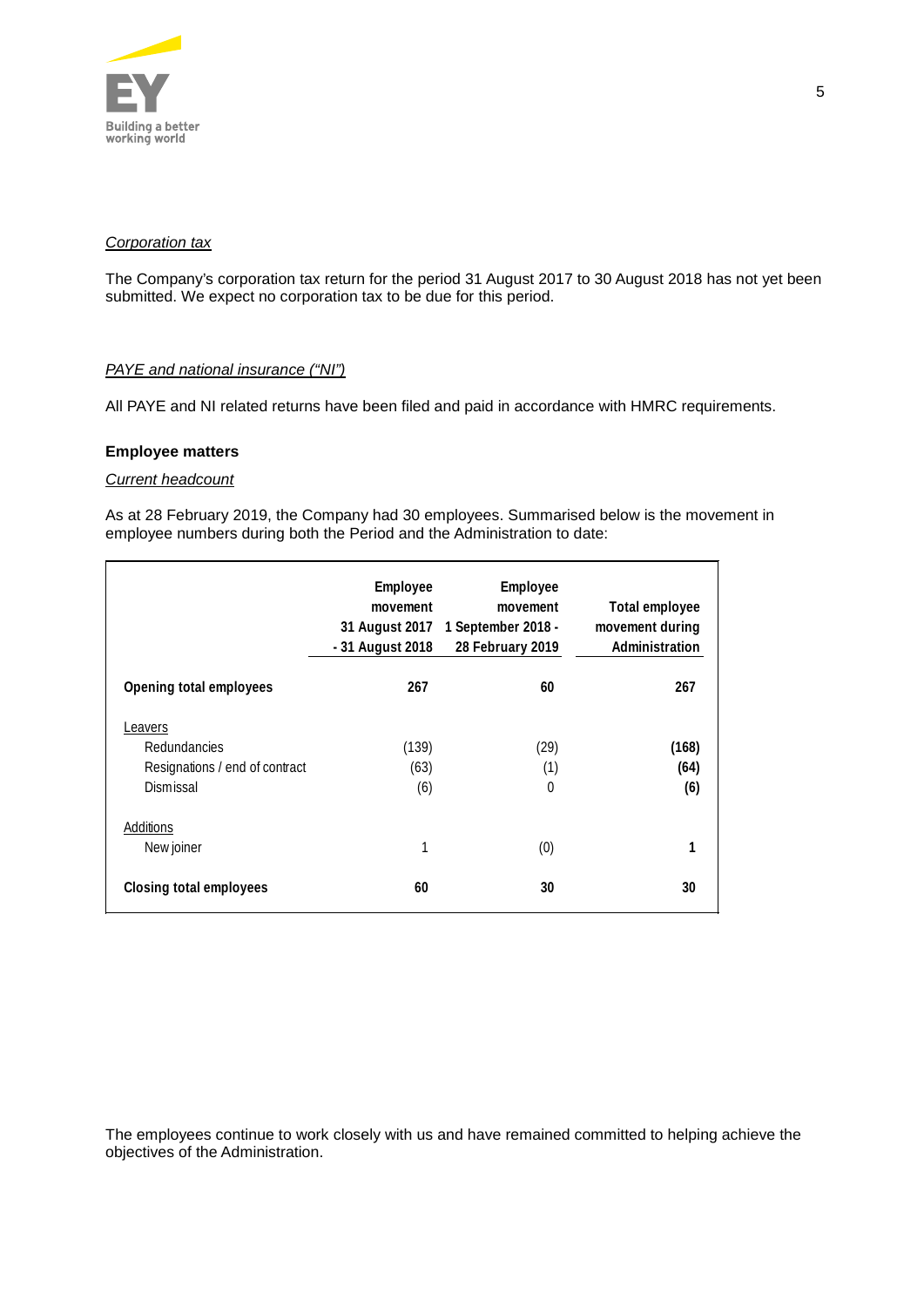

#### *Redundancies*

During the Period, 29 employees were made redundant.

All redundancies made after 1 September 2017, where applicable, have been subject to a consultation process involving a communication as to the reasons for the proposed redundancies, the numbers and descriptions of employees affected and the proposed method of selecting employees. We expect further redundancies to be required as the loan book and customer numbers reduce.

## **Redress**

As at the date of the Joint Administrators' appointment, a number of customers had been identified as being potentially entitled to financial redress, as a result of issues relating to their loan agreement which occurred prior to the Joint Administrators' appointment. We are currently working to identify the customers affected and to quantify their potential redress entitlements, but we expect that the vast majority of such redress will take the form of an adjustment to the customer's loan balance or an unsecured claim in the Administration.

We will write separately to all customers affected by these redress issues shortly and will provide a further update in our next report.

## **Receipts and payments account**

A summary of our receipts and payments for the period from 1 September 2018 to 28 February 2019 is attached at Appendix 2. It does not reflect estimated future realisations or costs.

## **Joint Administrators' remuneration**

The statutory provisions relating to remuneration are set out in Part 18 of the Insolvency (England and Wales) Rules 2016. Further information is given in the Association of Business Recovery Professionals' publication 'A Creditors' Guide to Administrators' Fees', a copy of which may be accessed from the web site of the Institute of Chartered Accountants in England and Wales at https://www.icaew.com/en/technical/insolvency/creditors-guides or is available in hard copy upon written request to me.

In certain circumstances, creditors are entitled to request further information about our remuneration or expenses, or to apply to court if they consider the costs to be excessive (Rules 18.9 and 18.34 of the Insolvency (England and Wales) Rules 2016). Further information is provided in 'A Creditors' Guide to Administrators' Fees' referred to above.

As communicated in the Previous Reports, our remuneration was fixed on a time-cost basis, capped at £1,175,000 (exclusive of VAT), by resolution of the secured and preferential creditors on 30 November 2017.

During the Period, we have incurred time costs of £313,785, bringing cumulative time costs incurred to £2,526,279.

An analysis of the time spent during the Administration, plus a comparison with the updated fee estimate as at 28 February 2019 ("Fee Estimate"), is attached at Appendix 4 to this report.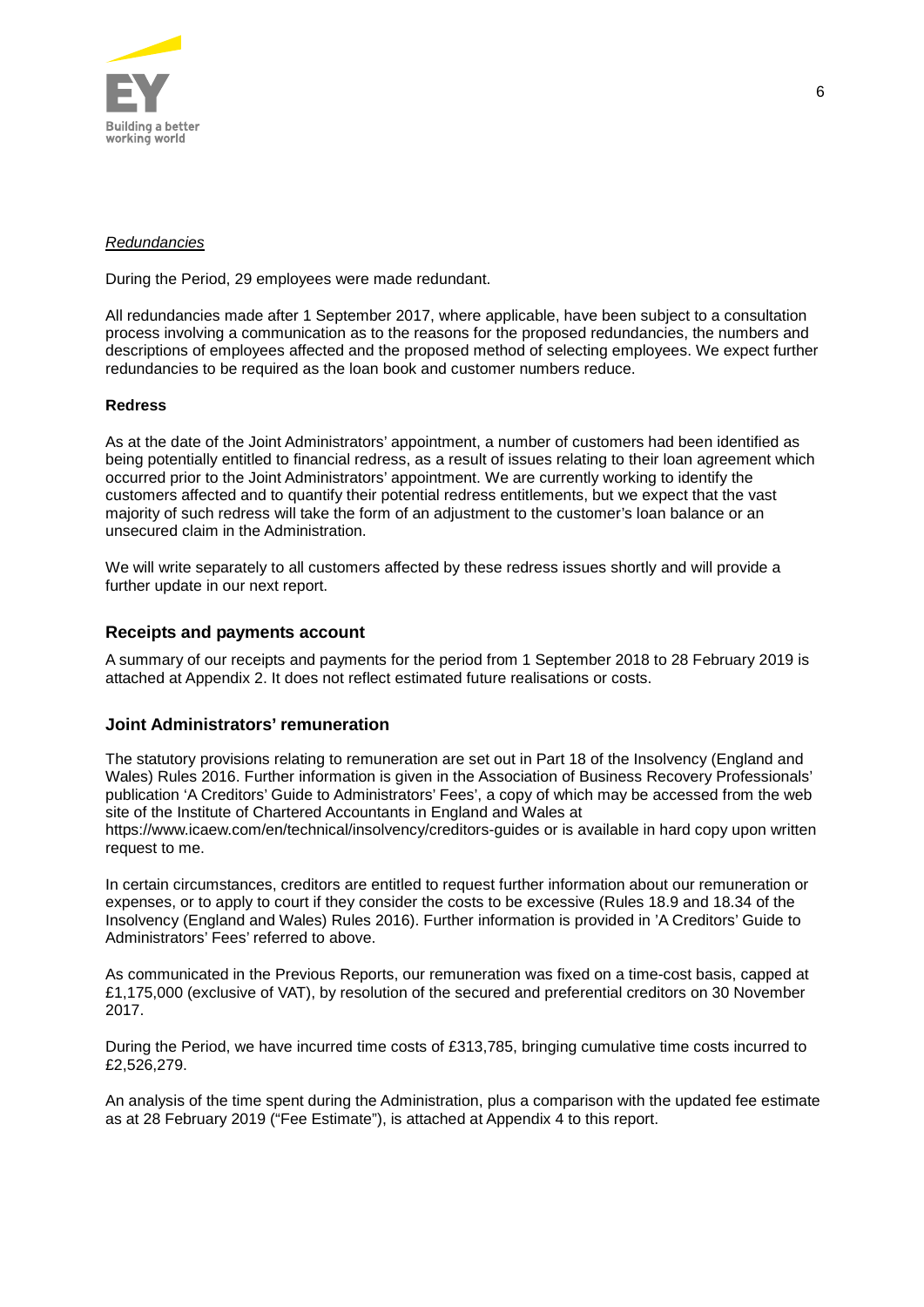

As at 28 February 2019, we have drawn total remuneration fees of £1,000,000. Of this sum, £300,000 was billed and paid during the Period (refer to Appendix 2).

We anticipate that our remuneration may exceed the previous fee estimate This is due to the fee estimate in our previous report dated 14 September 2018 representing estimated time costs to 31 December 2018, whereas the interim permissions now allow for an extension of collections activity to 30 June 2019. In line with this extension and the associated Administrator time costs required to be incurred to trade for this extended period, we intend to request an increase in our remuneration.

We will not draw remuneration in excess of the previously approved cap of £1,175,000, without the prior approval of the secured and preferential creditors. We will write to these creditors shortly to seek their approval of a revised fee estimate.

## **Joint Administrators' statement of expenses incurred**

During the Period, we have incurred expenses totalling £1,504,660 (exclusive of VAT). There is a breakdown of expenses incurred in the Period and to date at Appendix 3 of this report.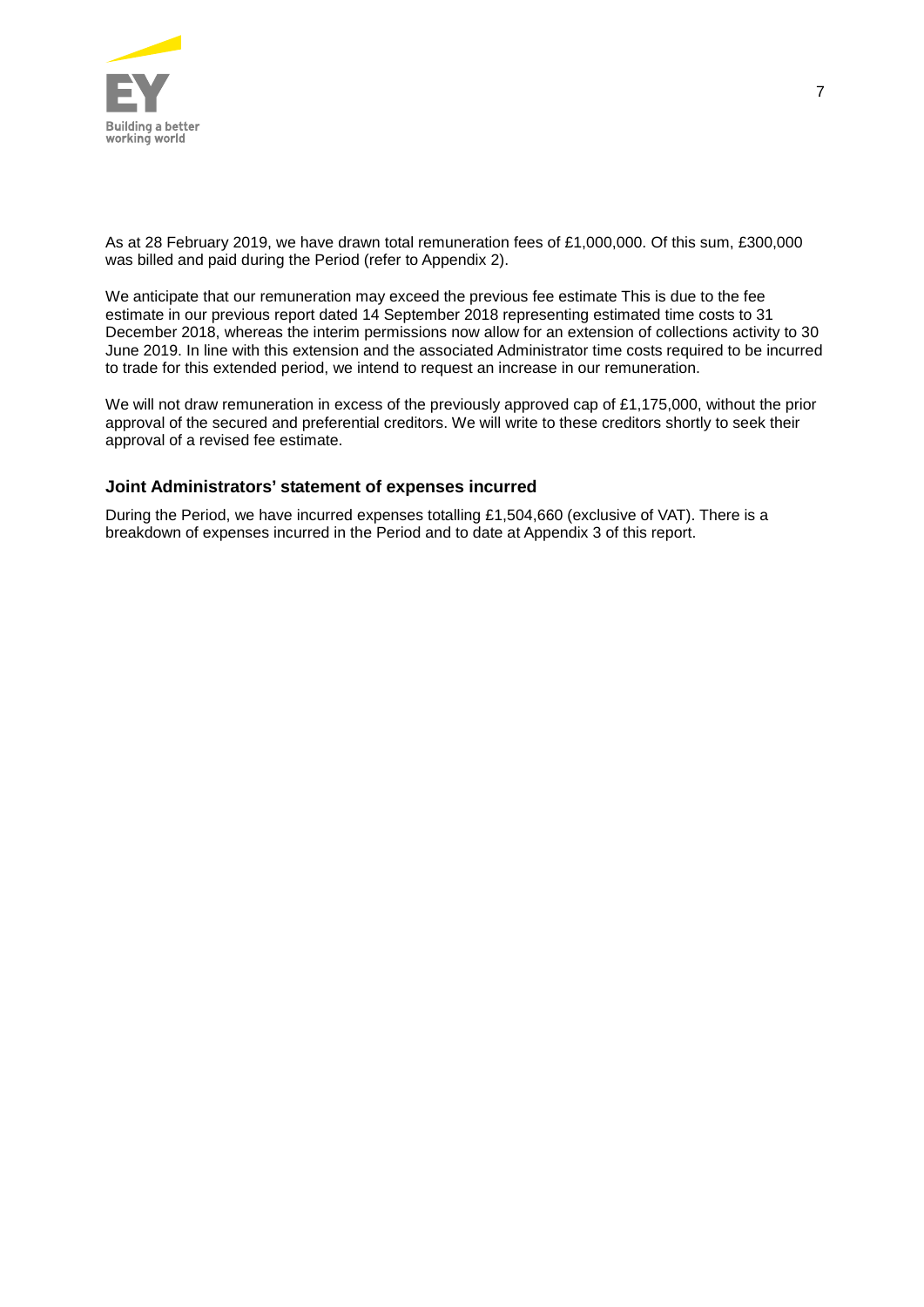

## **Distributions to creditors**

#### **Secured creditor**

As at 28 February 2019, fifteen distributions totalling £9.36m have been made to the Company's secured creditor, Hayfin Services LLP ("Hayfin", acting as agent and security agent).

We intend to make further distributions to Hayfin during the remainder of the Administration. However, we still anticipate that Hayfin will suffer a shortfall against their c. £14.64m debt outstanding at the date of appointment.

#### **Preferential creditors**

We currently estimate that preferential creditor claims will total approximately c. £60k, in respect of claims for former employees' salaries, holiday pay and pension contributions. This amount is subject to change as claims are received over time.

Distributions totalling £3,714 have been made during the Administration to date to preferential creditors for accrued pre-appointment employee holiday pay claims. No distributions have been made during the Period.

#### **Unsecured creditors**

Whilst we do not expect to receive any further material claims, we acknowledge that claims may continue to be received during the Administration. In this regard, we have not yet verified the total quantum of unsecured claims.

We still estimate that there will be insufficient funds to enable a distribution to the unsecured creditors other than by virtue of the Prescribed Part. There have been no distributions to unsecured creditors during the Period or the Administration to date.

The Prescribed Part is a proportion of floating charge assets set aside for unsecured creditors pursuant to section 176A of the Act. The Prescribed Part applies to floating charges created on or after 15 September 2003. As Hayfin's charges were created after 15 September 2003, section 176A of the Act applies to this Administration.

## **Remaining work**

In line with the terms of the FCA interim permissions, our focus in the coming months will be on delivering a plan to facilitate ceasing collections on or before 30 June 2019 in an orderly manner, limiting any potential operational disruption, in order to protect the loan book.

Furthermore, we continue to deal with the Administration in line with the objectives stated in the Proposals and those included in the Previous Reports. Future tasks will include, but are not limited to, the following:

- collections activity in respect of existing customer loan agreements, up to 30 June 2019;
- continue to monitor the cost base and assess and implement appropriate cost saving strategies;
- realising value for the Company's surplus stock and other tangible assets;
- considering any option to sell the business and/or assets of the Company before 30 June 2019, should this be commercially viable;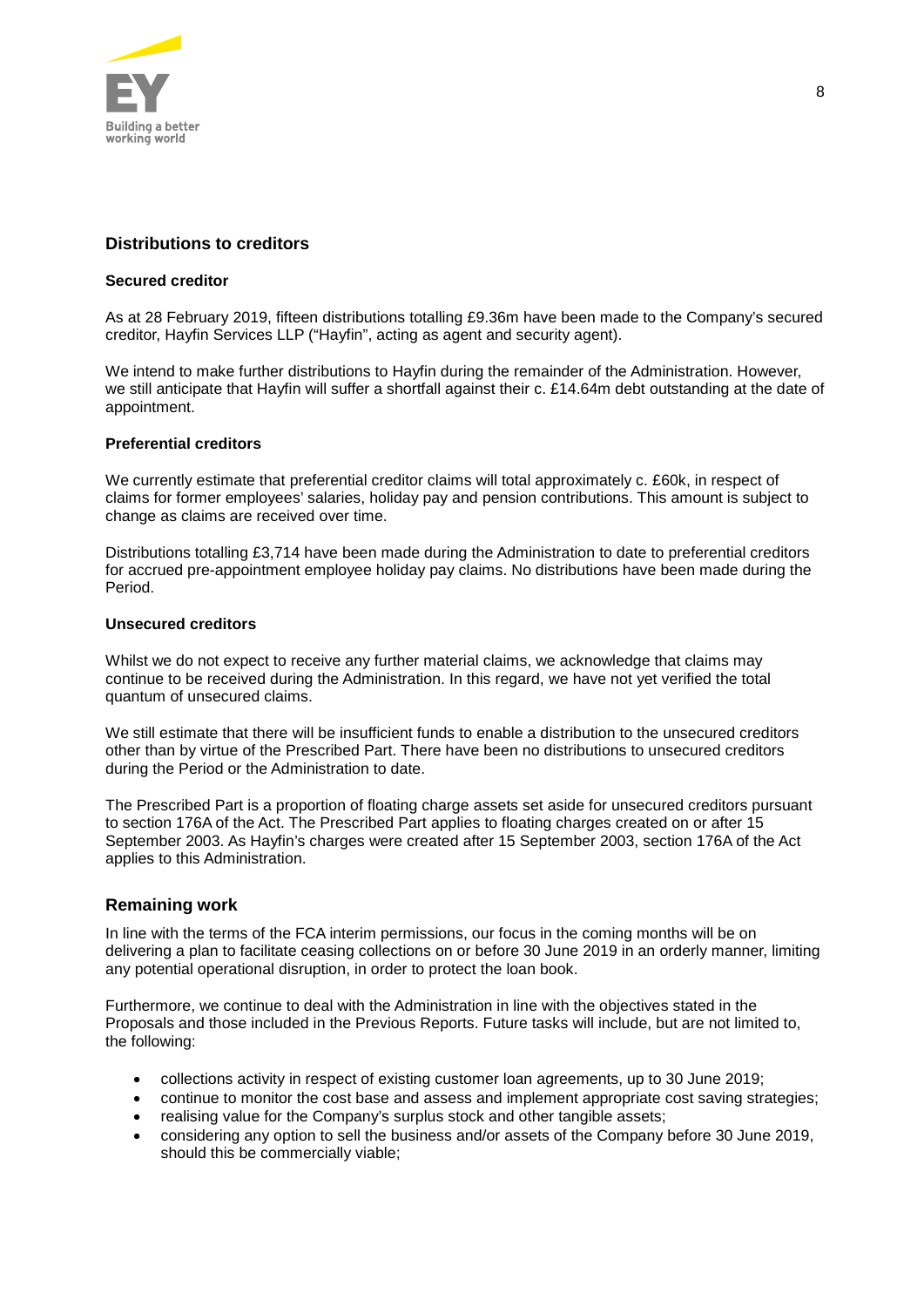

- completion of statutory requirements of the Administration, including reporting to creditors;
- communicating with other stakeholders, including the FCA;
- preparing and filing corporation tax and VAT returns;
- submitting a claim for VAT bad debt relief upon cessation of trading, if appropriate;
- exiting premises used by the Company at the appropriate time;
- quantifying and providing any redress due to customers as at the date of appointment;
- agreeing preferential creditor claims, including dealing with employee claims and the Redundancy Payments Service;
- making further distributions to the secured and preferential creditors (as applicable);
- making distributions to unsecured creditors out of the Prescribed Part (as applicable);
- finalising the Administration including the payment of any final Administration trading and other liabilities; and
- any such actions required to be undertaken by the Administrators to fulfil the purpose of the Administration.

## **Next report**

We will report to you again at the conclusion of the Administration, or in six months' time, whichever is the sooner.

Should you have any queries in respect of this report or the Administration in general, please do not hesitate to contact my colleague, Michael Thalassitis, on 0121 535 2675.

Yours faithfully for the Company

 $\eta$ , c. Hurd

D C Hurd Joint Administrator

Enc: Appendix 1 – Statutory and company information Appendix 2 – Joint Administrators' receipts and payments account Appendix 3 – Summary of Joint Administrators' expenses incurred Appendix 4 – Summary of Joint Administrators' time costs

J M O'Connor and D C Hurd are licensed in the United Kingdom to act as insolvency practitioners by The Institute of Chartered Accountants in England and Wales.

The affairs, business and property of the Company are being managed by the Joint Administrators, J M O'Connor and D C Hurd, who act as agents of the Company only and without personal liability.

The Joint Administrators may act as data controllers of personal data as defined by the General Data Protection Regulation 2016/679, depending upon the specific processing activities undertaken. Ernst & Young LLP and/or the Company may act as a data processor on the instructions of the Joint Administrators. Personal data will be kept secure and processed only for matters relating to the Joint Administrator's appointment. The Office Holder Data Privacy Notice can be found at [www.ey.com/uk/officeholderprivacy.](https://www.ey.com/uk/officeholderprivacy)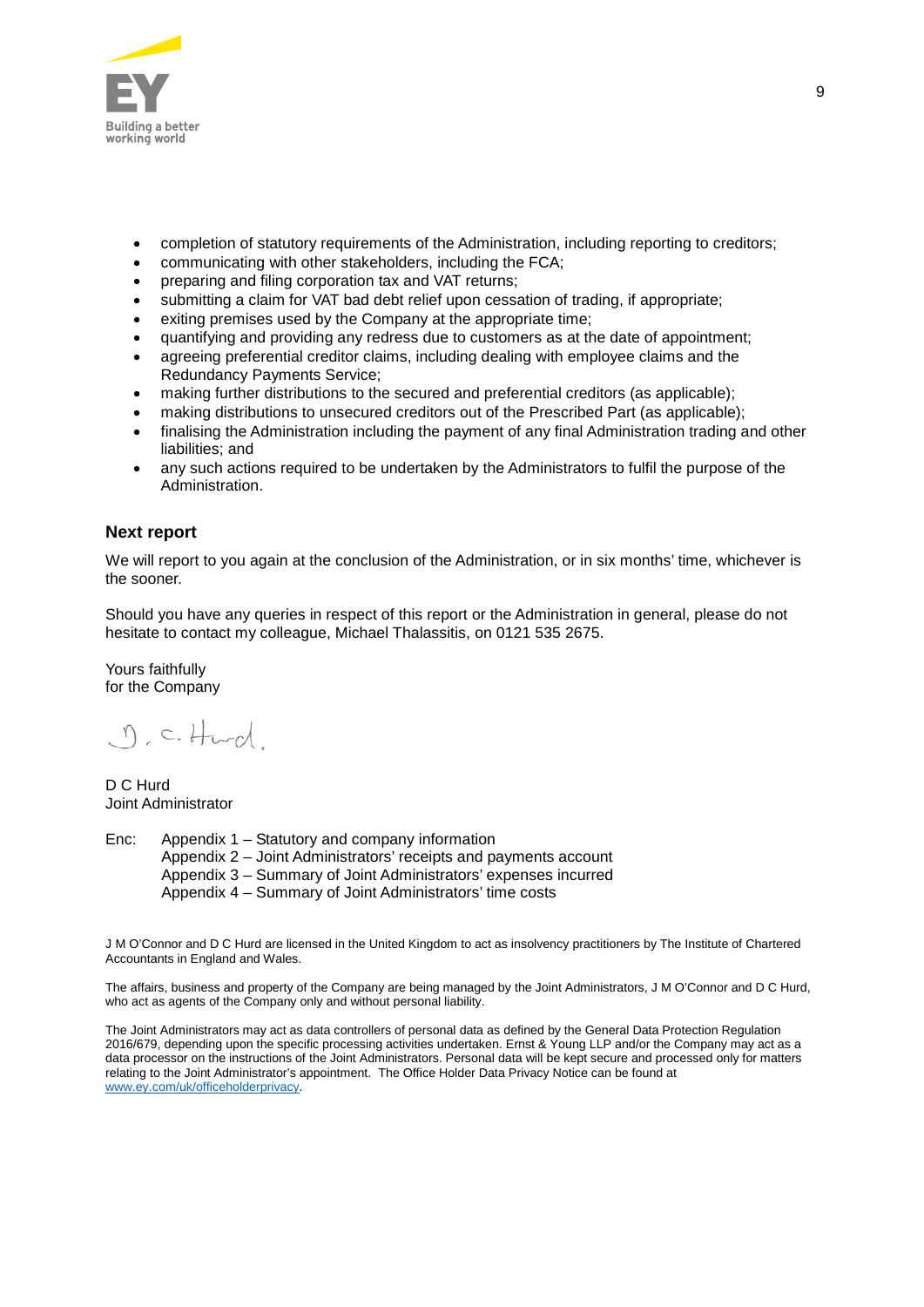# **Dunraven Finance Limited (trading as Buy As You View) (in Administration) ("the Company")**

# **Information about the proceedings, the company and the office holders, as required by Rule 18.3(1) of the Insolvency (England and Wales) Rules 2016**

| Name of court:                                                                       | High Court of Justice, Royal Courts of Justice, Chancery<br><b>Division</b>             |
|--------------------------------------------------------------------------------------|-----------------------------------------------------------------------------------------|
| Court reference:                                                                     | 6440 of 2017                                                                            |
| Registered name of the company:                                                      | Dunraven Finance Limited                                                                |
| Registered office address of the company:                                            | c/o Ernst & Young LLP, No. 1 Colmore Square,<br>Birmingham, B4 6HQ                      |
| Registered number:                                                                   | 01252688                                                                                |
| Country of incorporation (for a company incorporated<br>outside the United Kingdom): | n/a                                                                                     |
| Date of appointment of the Joint Administrators:                                     | 31 August 2017                                                                          |
| Details of any changes of administrator:                                             | None                                                                                    |
| Full names of the administrators:                                                    | Joseph Michael O'Connor and Daniel Christopher Hurd                                     |
| Office holder number(s):                                                             | 12350 and 20030                                                                         |
| Administrators' address(es):                                                         | Joseph Michael O'Connor, Ernst & Young LLP,<br>1 More London Place, London, SE1 2AF     |
|                                                                                      | Daniel Christopher Hurd, Ernst & Young LLP,<br>No. 1 Colmore Square, Birmingham, B4 6HQ |
| Telephone number:                                                                    | 0121 535 2675                                                                           |
| Name of alternative person to contact with enquiries<br>about the case:              | <b>Michael Thalassitis</b>                                                              |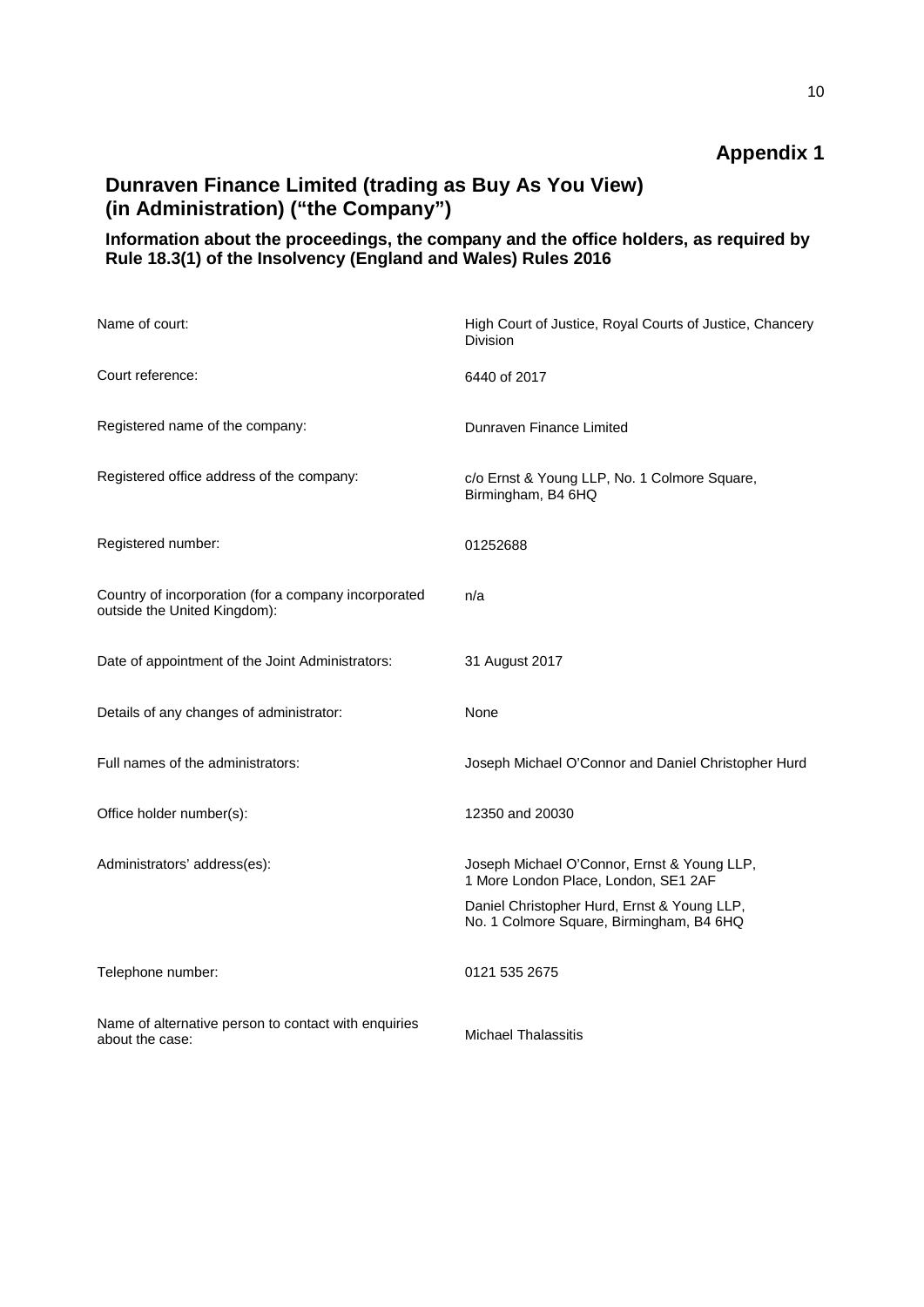# **Dunraven Finance Limited (trading as Buy As You View) (in Administration) ("the Company")**

**Summary of Joint Administrators' receipts and payments account for the period from 1 September 2018 to 28 February 2019 ("the Period") and cumulative to date**

| SoA - estimated<br>realisable value |                                                                   | 31 August 2017 -<br>31 August 2018 | 1 September 2018 -<br>28 February 2019 | Cumulative to<br>date       |                  |
|-------------------------------------|-------------------------------------------------------------------|------------------------------------|----------------------------------------|-----------------------------|------------------|
| (f)                                 |                                                                   | (f)                                | (E)                                    |                             | (£) Notes<br>1,2 |
| 13,343,067                          | Receipts<br>Customer loans                                        | 16,709,041                         | 2,781,465                              | 19,490,506                  | 3                |
| 2,621,698                           | Cash at appointment                                               | 2,639,747                          |                                        | 2,639,747                   |                  |
| $\sim$                              | VAT reclaims                                                      | 1,223,635                          | 417,332                                | 1,640,967                   |                  |
| 37,884                              | EPS net income / sales ledger                                     | 196,724                            | 39,711                                 | 236,436                     |                  |
| 88,132                              | <b>Stock</b>                                                      | 101,024                            | 34,396                                 | 135,420                     |                  |
|                                     | Sundry / other income                                             | 15,736                             | 595                                    | 16,331                      |                  |
| 50,000                              | Supplier bonds                                                    | 12,405                             | 14,488                                 | 26,893                      |                  |
|                                     | Insurance claims                                                  | 11,030                             |                                        | 11,030                      |                  |
|                                     | <b>Bank interest</b>                                              | 16,182                             | 8,697                                  | 24,878                      |                  |
| 17,755                              | IT systems and software licences                                  |                                    | ÷.                                     | $\mathcal{L}_{\mathcal{A}}$ |                  |
| 16,158,536                          |                                                                   | 20,925,524                         | 3,296,683                              | 24,222,208                  |                  |
|                                     | Payments                                                          |                                    |                                        |                             | 1,2              |
|                                     | Staff and people                                                  | (4,871,501)                        | (752, 252)                             | (5,623,753)                 |                  |
|                                     | Customer servicing and repairs                                    | (1, 142, 658)                      | (188, 506)                             | (1, 331, 164)               |                  |
|                                     | Telecommunications and IT                                         | (913, 640)                         | (272, 632)                             | (1, 186, 272)               |                  |
|                                     | Property                                                          | (645, 038)                         | (71, 934)                              | (716, 972)                  |                  |
|                                     | Vehicles                                                          | (534, 284)                         | (85, 438)                              | (619, 723)                  |                  |
|                                     | Agent fees                                                        | (447, 175)                         | (4,900)                                | (452, 075)                  |                  |
|                                     | Irrecoverable VAT                                                 | (254, 203)                         | (53,858)                               | (308,061)                   |                  |
|                                     | Bank charges                                                      | (189, 576)                         | (14, 367)                              | (203, 943)                  |                  |
|                                     | Insurance                                                         | (179, 802)                         | (28,092)                               | (207, 894)                  |                  |
|                                     | Legal fees                                                        | (72, 502)                          | (3,843)                                | (76, 345)                   |                  |
|                                     | Printing, postage and stationery                                  | (105, 850)                         | (15, 820)                              | (121, 670)                  |                  |
|                                     | Sundry / other expenses                                           | (70, 043)                          | (9, 128)                               | (79, 171)                   |                  |
|                                     | Joint Administrators' category 1 disbursements                    | (34, 223)                          | (1,850)                                | (36, 073)                   |                  |
|                                     | Joint Administrators' category 2 disbursements<br>Corporation tax | (10, 438)                          | (2,040)<br>÷,                          | (12, 478)<br>$\Box$         |                  |
|                                     |                                                                   | (9,470,933)                        | (1,504,660)                            | (10, 975, 593)              |                  |
|                                     | Joint Administrators' remuneration                                | (700,000)                          | (300,000)                              | (1,000,000)                 |                  |
|                                     |                                                                   | (10, 170, 933)                     | (1,804,660)                            | (11, 975, 593)              |                  |
|                                     | <b>Distributions</b>                                              |                                    |                                        |                             |                  |
|                                     | Secured creditor                                                  | (7,750,000)                        | (1,585,779)                            | (9,335,779)                 |                  |
|                                     | Preferential creditors                                            | (2,560)                            | (0)                                    | (2,560)                     |                  |
|                                     | Unsecured creditors                                               |                                    |                                        | ÷,                          |                  |
|                                     |                                                                   | (7, 752, 560)                      | (1,585,779)                            | (9,338,338)                 |                  |
|                                     | <b>Balance in hand</b>                                            | 3,002,032                          | (93, 755)                              | 2,908,277                   |                  |
|                                     | Represented by                                                    |                                    |                                        |                             |                  |
|                                     | Current accounts                                                  | 2,861,295                          | (207, 982)                             | 2,653,313                   |                  |
|                                     | PAYE / NIC control account                                        | (45, 875)                          | 45,875                                 |                             |                  |
|                                     | VAT control account                                               | 181,649                            | 71,061                                 | 252,710                     | 4                |
|                                     | Rent deposit control account                                      | 4,963                              | (2,709)                                | 2,254                       |                  |
|                                     |                                                                   | 3,002,032                          | (93, 755)                              | 2,908,277                   |                  |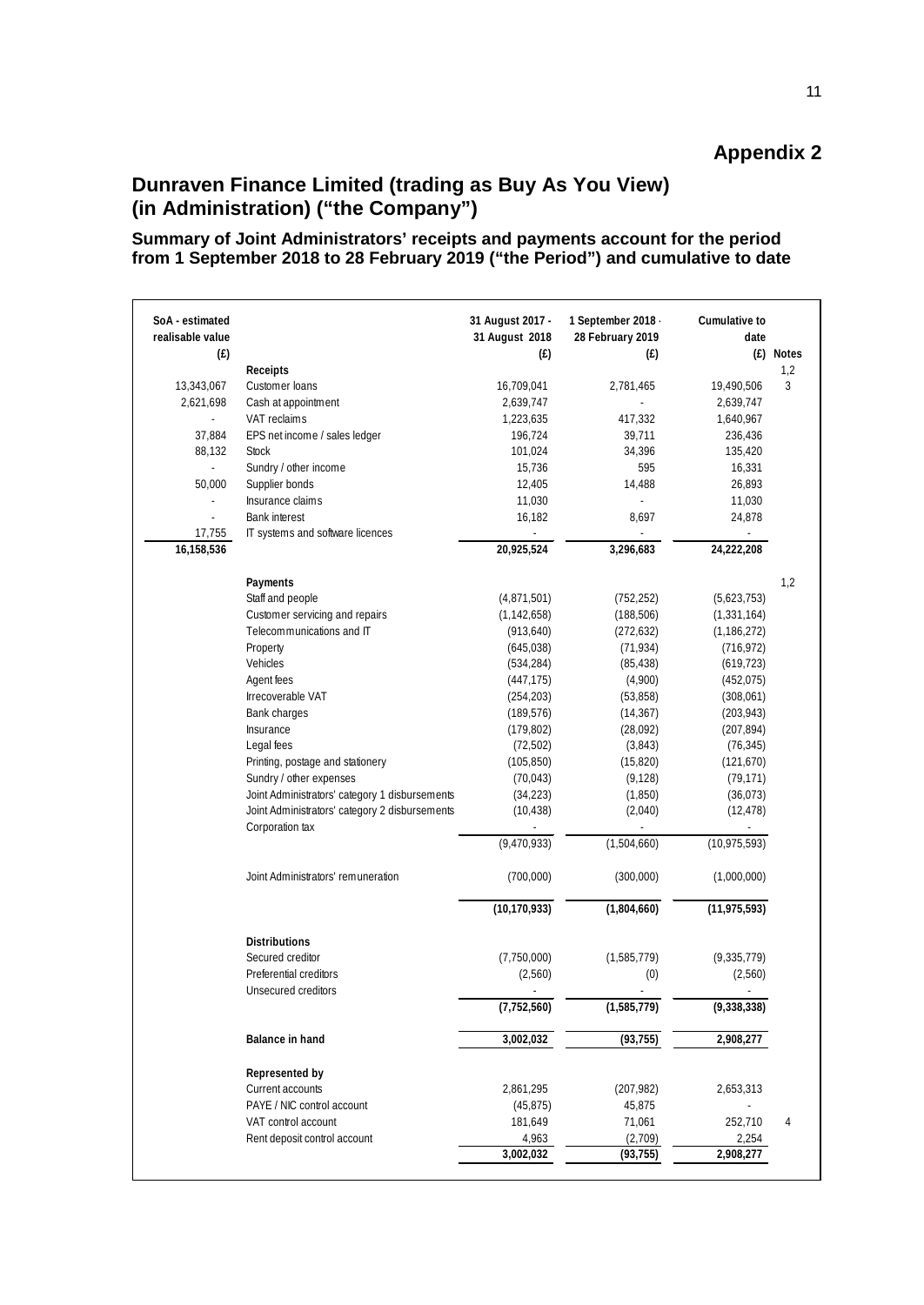# **Appendix 2 (continued)**

#### **Notes**

- 1. Receipts and payments are stated net of VAT.
- 2. The receipts and payments account has been prepared on a cash basis and does not take account of future receipts and payments.
- 3. Receipts from customer loans represent the aggregate collections of capital, interest and premiums from All Sorted and EPS (the Company's warranty and insurance schemes).
- 4. The VAT control account is represented as follows:

|                       | Total       |
|-----------------------|-------------|
| Represented by        | (£)         |
| VAT reclaims received | 1,438,666   |
| VAT reclaims due      | 135,005     |
| VAT control account   | 52,263      |
| Bad debt relief       | (1,322,414) |
| Loan cancellations    | (50, 810)   |
|                       | 252,710     |
|                       |             |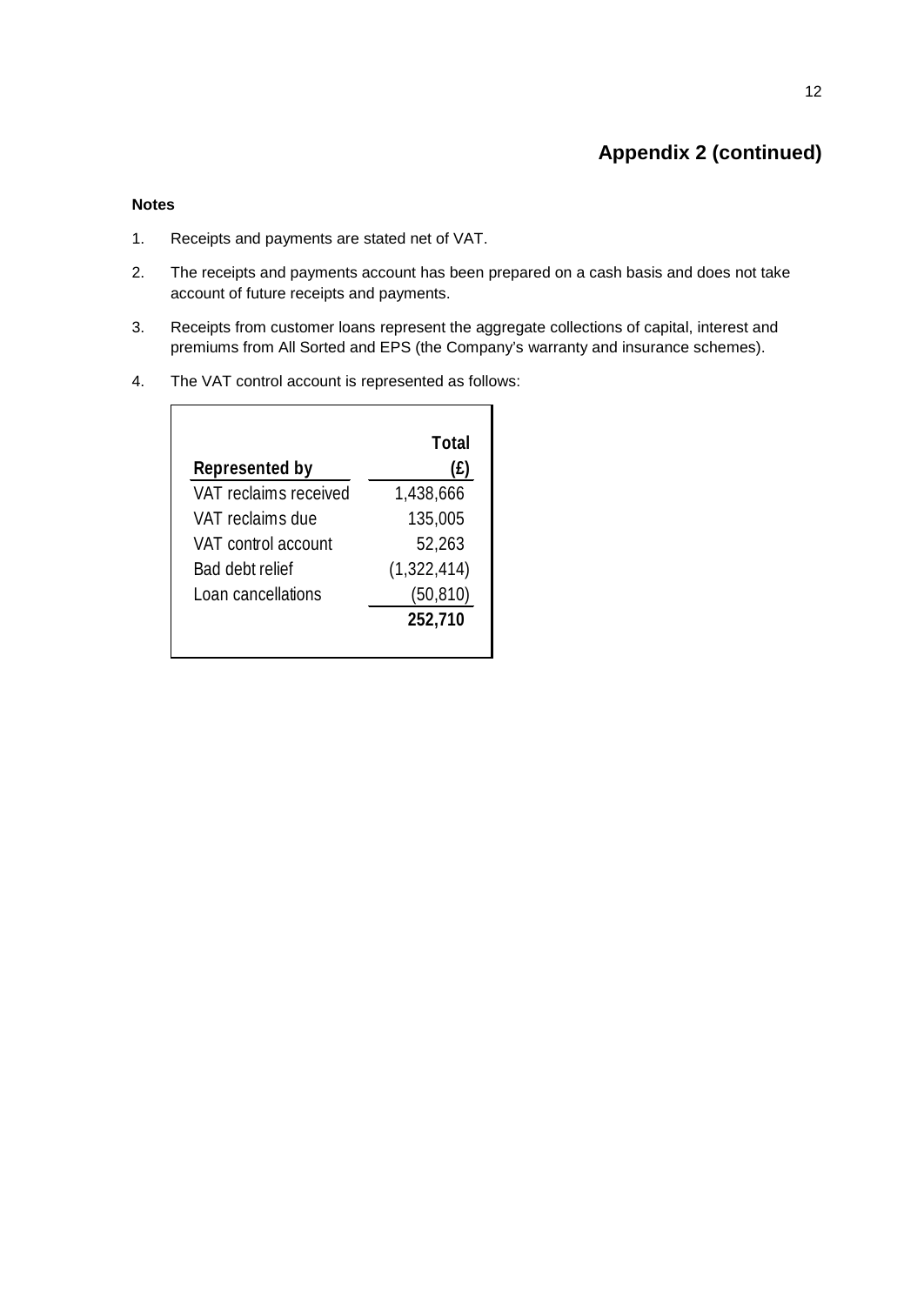# **Dunraven Finance Limited (trading as Buy As You View) (in Administration) ("the Company")**

## **Summary of Joint Administrators' expenses incurred from 1 September 2018 to 28 February 2018 ("the Period") and latest estimate of total expenses, with a comparison to the revised estimate dated 31 August 2018**

|                                                | Revised                          |                                  | <b>Incurred</b>      |             |                          |           |           |
|------------------------------------------------|----------------------------------|----------------------------------|----------------------|-------------|--------------------------|-----------|-----------|
|                                                | estimate as at<br>31 August 2018 | Incurred as at<br>31 August 2018 | during the<br>Period | Outstanding | Latest total<br>estimate | Variance  |           |
| Type of expense                                | (E)                              | (E)                              | (E)                  | (E)         | (E)                      |           | (E) Notes |
| Agent fees                                     | 570,000                          | 447.175                          | 4,900                | 37,925      | 490,000                  | (80,000)  |           |
| Bank charges                                   | 390,000                          | 189,576                          | 14,367               | 86,057      | 290,000                  | (100,000) |           |
| Corporation tax                                | <b>TBC</b>                       |                                  |                      | <b>TBC</b>  | <b>TBC</b>               |           |           |
| Customer servicing and repairs                 | 1,280,000                        | 1,142,658                        | 188,506              | 58,836      | 1,390,000                | 110,000   |           |
| Insurance                                      | 300,000                          | 179,802                          | 28,092               | 72,106      | 280,000                  | (20,000)  | 2         |
| Irrecoverable VAT                              | 370,000                          | 254,203                          | 53,858               | 61,939      | 370,000                  |           | 3         |
| Joint Administrators' category 1 disbursements | 90,000                           | 34,223                           | 1,850                | 53,927      | 90,000                   |           |           |
| Joint Administrators' category 2 disbursements | 30,000                           | 10,438                           | 2,040                | 17,522      | 30,000                   |           |           |
| Legal fees                                     | 220,000                          | 72,502                           | 3,843                | 23,655      | 100,000                  | (120,000) |           |
| Printing, postage and stationery               | 170,000                          | 105,850                          | 15,820               | 48,330      | 170,000                  |           | 4         |
| Property                                       | 820,000                          | 645,038                          | 71,934               | 43,028      | 760,000                  | (60,000)  |           |
| Staff and people                               | 6,250,000                        | 4,871,501                        | 752,252              | 446,247     | 6,070,000                | (180,000) |           |
| Sundry / other expenses                        | 120,000                          | 70,043                           | 9,128                | 10,829      | 90,000                   | (30,000)  | 5         |
| Telecommunications and IT                      | 1,160,000                        | 913,640                          | 272,632              | 163,728     | 1,350,000                | 190,000   |           |
| Vehicles                                       | 750,000                          | 534,284                          | 85,438               | 40,277      | 660,000                  | (90,000)  |           |
| Total                                          | 12,520,000                       | 9,470,933                        | 1,504,660            | 1,164,407   | 12,140,000               | (380,000) |           |

Statement of Insolvency Practice 9 (SIP 9) defines expenses as amounts properly payable from the insolvency estate which are not otherwise categorised as office holders' remuneration or distributions to creditors.

The latest estimate presented above has been amended to reflect the run-off period being until the end of June 2019 in line with the FCA interim permission extension, compared to the previous revised estimate as at 31 August 2018 which assumed a run-off period to the end of February 2019.

It is worth noting that despite the extended 4 month run-off period, we expect total expenses to reduce over the course of the Administration. This is largely as a result of the cost savings and strategies implemented.

Refer to the Proposals and the Fee Estimate for narrative explanations of the type of costs included in each expense category.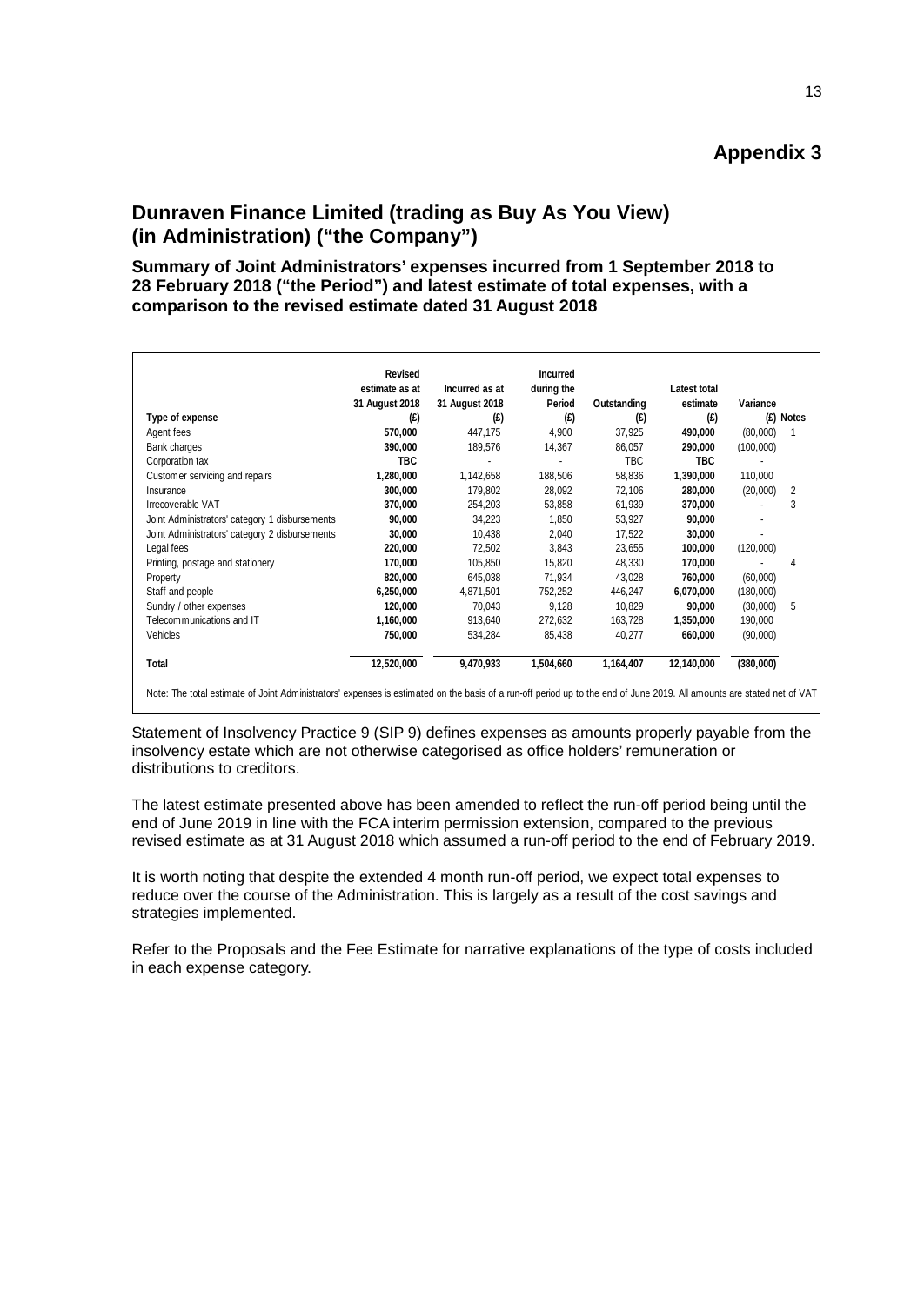# **Appendix 3 (continued)**

SIP 9 defines disbursements as a type of expense which is met by, and reimbursed to, an office holder in connection with an insolvency appointment. Disbursements fall into two categories; Category 1 and Category 2:

- Category 1 disbursements are payments to independent third parties where there is specific expenditure directly referable to the appointment.
- Category 2 disbursements are expenses which are directly referable to the appointment but not a payment to an independent third party. They may include shared and allocated costs.

**Type Incurred 31.August 2017 - 1 September 2018 - 31 August 2018 28 February 2019 (£) Incurred (£) Cumulative incurred to date (£) Paid during the Cumulative paid to Period (£) date (£) Outstanding (£)** Accommodation, subsistence and travel 34,793 1,627 36,420 Bonding 1,280 - 1,280 - 1,280 - 1,280 - 1,280 - 1,280 - 1,280 - 1,280 - 1,280 - 1,280 - 1,280 - 1,280 - 1,280 - 1,280 - 1,280 - 1,280 - 1,280 - 1,280 - 1,280 - 1,280 - 1,280 - 1,280 - 1,280 - 1,280 - 1,280 - 1,280 - 1,280 **Category 1 disbursements 36,073 1,627 37,700 1,850 36,073 1,627** Mileage 12,267 697 11,570 697 697 697 697 12,267 697 697 697 697 698 697 698 697 698 698 698 698 698 698 698 6 Printing and postage 1,370<br>
Category 2 disbursements<br>
21,478 1,159 13,637 **Category 2 disbursements 12,478 1,159 13,637 2,040 12,478 1,159**

A breakdown of the Joint Administrators' disbursements is provided below: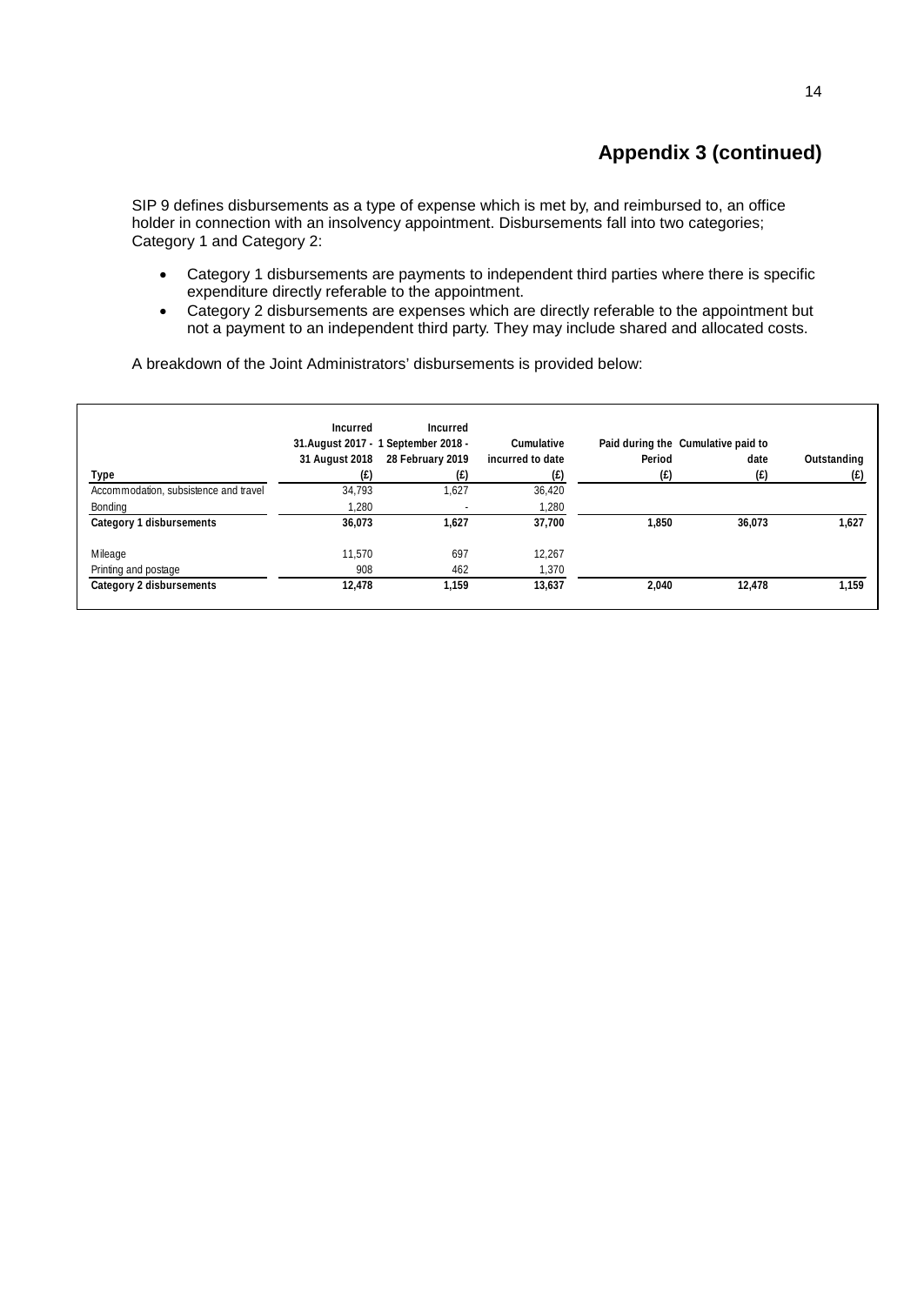# **Dunraven Finance Limited (trading as Buy As You View) (in Administration) ("the Company")**

# **Summary of Joint Administrators' time costs for the period 1 September 2018 to 28 February 2019 ("the Period") and cumulative to date**

|                                        |         |          |         |         |            |         |               | Total Total time cost hourly rate for | Average    | Cumulative<br>time cost to |
|----------------------------------------|---------|----------|---------|---------|------------|---------|---------------|---------------------------------------|------------|----------------------------|
|                                        |         |          | Senior  |         |            |         | hours for the | for the Period                        | the Period | date                       |
| Activity                               | Partner | Director | Manager | Manager | Executive  | Analyst | Period        | (E)                                   | (E)        | (E)                        |
| Accounting and administration          | 0.7     | 2.5      | 29.5    | 21.1    | 141.5      | 50.2    | 245.5         | 82,597                                | 336        | 379,573                    |
| Bank reporting                         | 5.0     |          | 15.0    | 11.0    | 5.7        |         | 36.7          | 19,200                                | 523        | 134,696                    |
| Creditors                              | 3.0     | ÷        | ٠       | 2.0     | 1.8        | 3.0     | 9.8           | 4,545                                 | 464        | 83,029                     |
| Debtors                                | $\sim$  |          | ٠       |         | $\sim$     |         | ÷             |                                       | $\sim$     | 6,300                      |
| Employee matters                       | 0.5     | 5.8      | 1.5     | 1.5     | 32.0       |         | 41.3          | 15,616                                | 378        | 233,855                    |
| Immediate tasks                        |         |          |         |         |            |         | ×             |                                       | $\sim$     | 10,485                     |
| Investigations                         |         |          |         |         |            |         |               | ٠                                     | ٠          | 18,024                     |
| Job acceptance & strategy              |         |          |         |         |            |         | ٠             | ٠                                     | $\epsilon$ | 13,530                     |
| Legal issues                           | 3.5     |          |         |         |            |         | 3.5           | 2,955                                 | 844        | 44,684                     |
| Members                                |         |          | ÷,      | ٠       | $\epsilon$ |         | ٠             |                                       | $\sim$     |                            |
| Other assets                           | 8.3     |          | 35.0    | 20.0    | 81.7       |         | 145.0         | 62,161                                | 429        | 579,584                    |
| Other matters                          |         | ٠        | ٠       | 1.5     | $\sim$     |         | 1.5           | 675                                   | 450        | 16,905                     |
| Property                               |         |          | 1.0     |         | 0.7        |         | 1.7           | 767                                   | 451        | 45,044                     |
| Public relations                       |         |          |         | $\sim$  |            |         | ٠             | $\overline{\phantom{a}}$              | $\sim$     | 5,545                      |
| Retention of title                     |         |          | ٠       | $\sim$  | $\sim$     |         | ٠             | ٠                                     | $\sim$     | 1,050                      |
| Statutory duties                       |         |          |         | 2.5     | 16.0       |         | 18.5          | 6,213                                 | 336        | 74,579                     |
| Trading                                | 9.2     | 1.0      | 54.5    | 48.2    | 94.5       | 35.4    | 242.8         | 96,865                                | 399        | 640,340                    |
| VAT & taxation                         |         | 2.4      | 1.0     | 13.1    | 29.5       | 1.0     | 47.0          | 22,192                                | 472        | 239,055                    |
| <b>Total hours for the Period</b>      | 30.2    | 11.7     | 137.5   | 120.9   | 403.4      | 89.6    | 793.3         |                                       |            |                            |
| Total time cost for the Period (£)     | 26,032  | 9,454    | 79,365  | 58,293  | 122,660    | 17,982  |               | 313,785                               |            | 2,526,279                  |
| Average hourly rate for the Period (£) | 862     | 808      | 577     | 482     | 304        | 201     |               |                                       | 396        |                            |
| Cumulative time cost to date (£)       | 93,280  | 388,997  | 797,216 | 261,295 | 823,313    | 162,180 |               |                                       |            |                            |

Refer to the Proposals and the Fee Estimate for narrative descriptions of the type of work undertaken in each time cost activity.